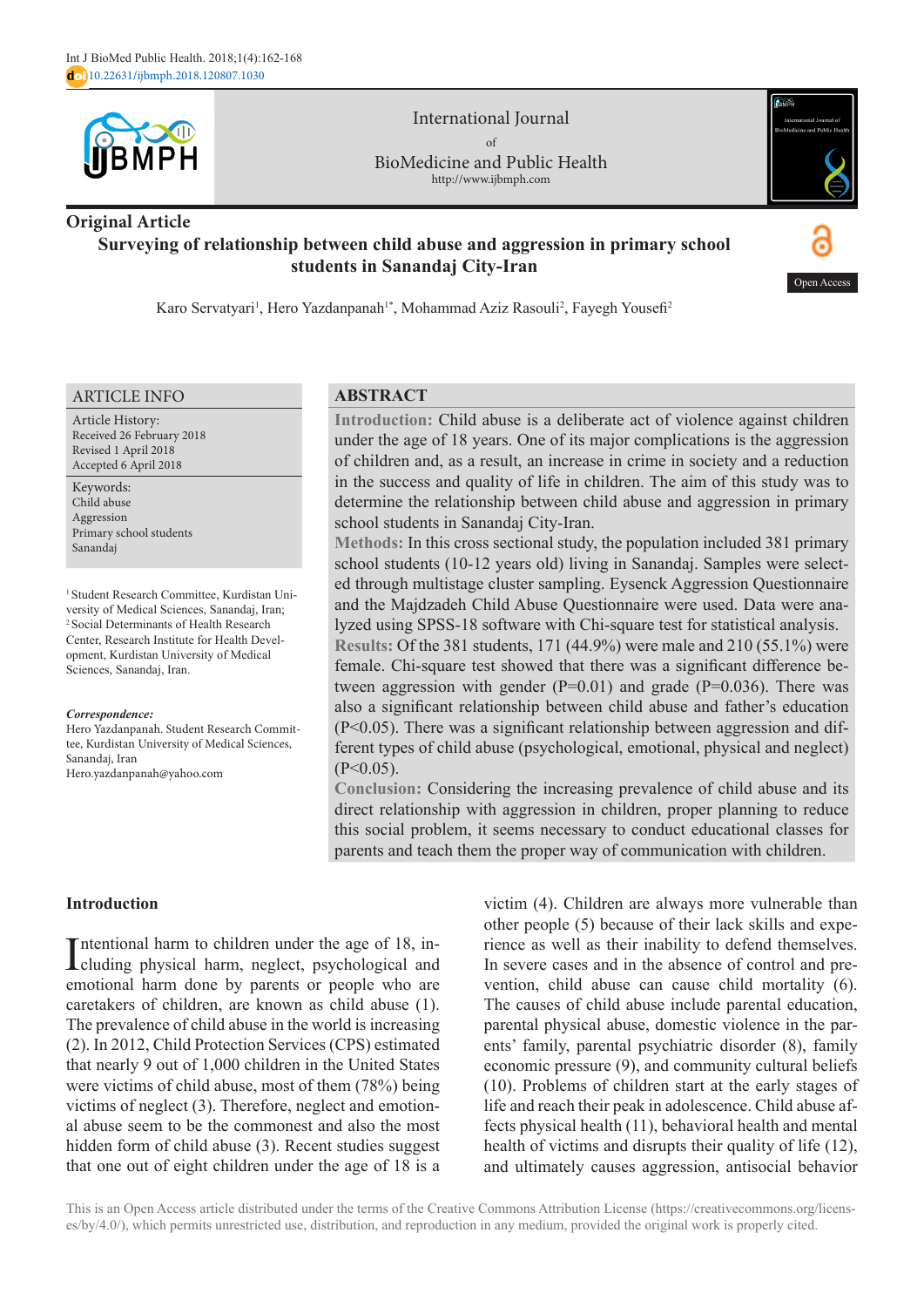and increased crime in society. Any behavior aimed at harming others is known as aggressive behavior (14). Among the causes of aggression, we can mention the fundamental failures and aggressive models in children (13). Aggression, if not controlled, causes a variety of physical and mental problems and reduces the success and quality of life of a person (15). Children develop aggression from the family, parents, and friends' environments besides mass media; therefore, behavioral aggression has an imitative nature, and observing the aggressive behavior of others causes imitation (16). Aggression is more frequently seen in strict parents where physical punishment is considered essential in child-rearing, or in families that do not demonstrate decisive behavior against child aggression (17). In contrast, in families with a rational parenting style, the level of aggression in children is lower (18). In a study done on students at Islamic Azad University Ilam, it was concluded that life skills training can significantly reduce students' anxiety and aggression (19). The main roots of human aggression are in the childhood. If children are prevented from doing activities required for their age, the morale of aggression is gradually reinforced in them (17). Identifying child abuse outcomes is important and preventing them reduces its negative impact on children and, as a result, increases community health (19, 20). On the other hand, Servatyari et al. showed that the children in a family with rational authority parenting style have less aggression than the other children, so, this study confirms the role of parenting style in childhood aggression (21). Considering the importance of child abuse in children's health and its relation to aggression and its negative impact on the future of the child and society, as well as the increase of crime caused by it, we aimed to determine the relationship between child abuse and aggression in elementary school students of Sanandaj City-Iran.

### **Methods**

In this cross-sectional study, 381 elementary school students (aged 10-12 years) from Sanandaj city were evaluated. The sample size was calculated according to Cochran formula with 95% confidence level. Twostage cluster random sampling was used for this study. Each geographic region was selected as a cluster. Then in each cluster and from both educational districts, of the list of elementary schools (received from education ministry), four schools were selected, including two girls' schools (public and private) and two boys' schools. In total, from educational districts 1 and 2, a total of 8 schools were selected; then, from the list of students and in proportion to the number of students in each school (according to the overall sample size), a number of students were selected as the sample. The inclusion criteria for this study included students aged between 10 and 12 who were willing to complete the questionnaires and entered their demographic data accurately. Exclusion criteria included lack of willingness to complete questionnaires or incorrect completion of questionnaires. The tools used in this study were demographic information questionnaire, Eysenck and Gilin Wilson aggression questionnaire and Majdzadeh child abuse questionnaire. The demographic information questionnaire included 7 questions about the gender of the students, the level of education, the level of parental education, the occupation of the parents and their birth order. The Aggression Questionnaire designed by Eysenck and Gilin Wilson had a Cronbach's alpha of 0.69 (22). The questionnaire has 30 categories, of which 20 have positive and 10 have negative answers, and the respondents answered the questions with "yes", "no" and "no comment". The score range was from 0 to 30, and the maximum score was 30. A score above 20 indicates severe aggression, a score of 12 to 20 showed moderate aggression and a score of below 12, indicating poor aggression. The Child Abuse Questionnaire was designed by Dr. Majdzadeh et al., and its validity and reliability were measured (23); The questionnaire was prepared in three sections of neglect (6 questions), physical and emotional-psychological (10 questions for each). Each section was answered with "no, never", "yes but sometimes", and "yes, always". If the children responded at least to one question in one section, they were considered to have been victimized in that area of abuse, and those who reported at least one question for each section, were considered as general abuse victims. This study was approved by Ethics Committee of Kurdistan University of Medical Sciences (with number IR.MUK.1395.46 and IR.MUK.1395.224). After obtaining respective consents from Sanandaj County Education Office and the approval of the selected school principals, a brief explanation of the research objectives was given to students who were then invited to participate in the study. Samples, and in cases their parents, consent was gained before participation. Throughout the study, the right to quit participation in the study and commitment to privacy were taken into account, and safeguarding all information about them was emphasized. Eysenck and Gilin Wilson Aggression Questionnaire and Child Abuse Questionnaire were completed by students in schools. The questioners were present in classrooms to read the questions out for students and ask them to mark the answer in the questionnaire. If there were any ambiguity in answering questions for students during the answering sessions, the questioners help the students to resolve any ambi-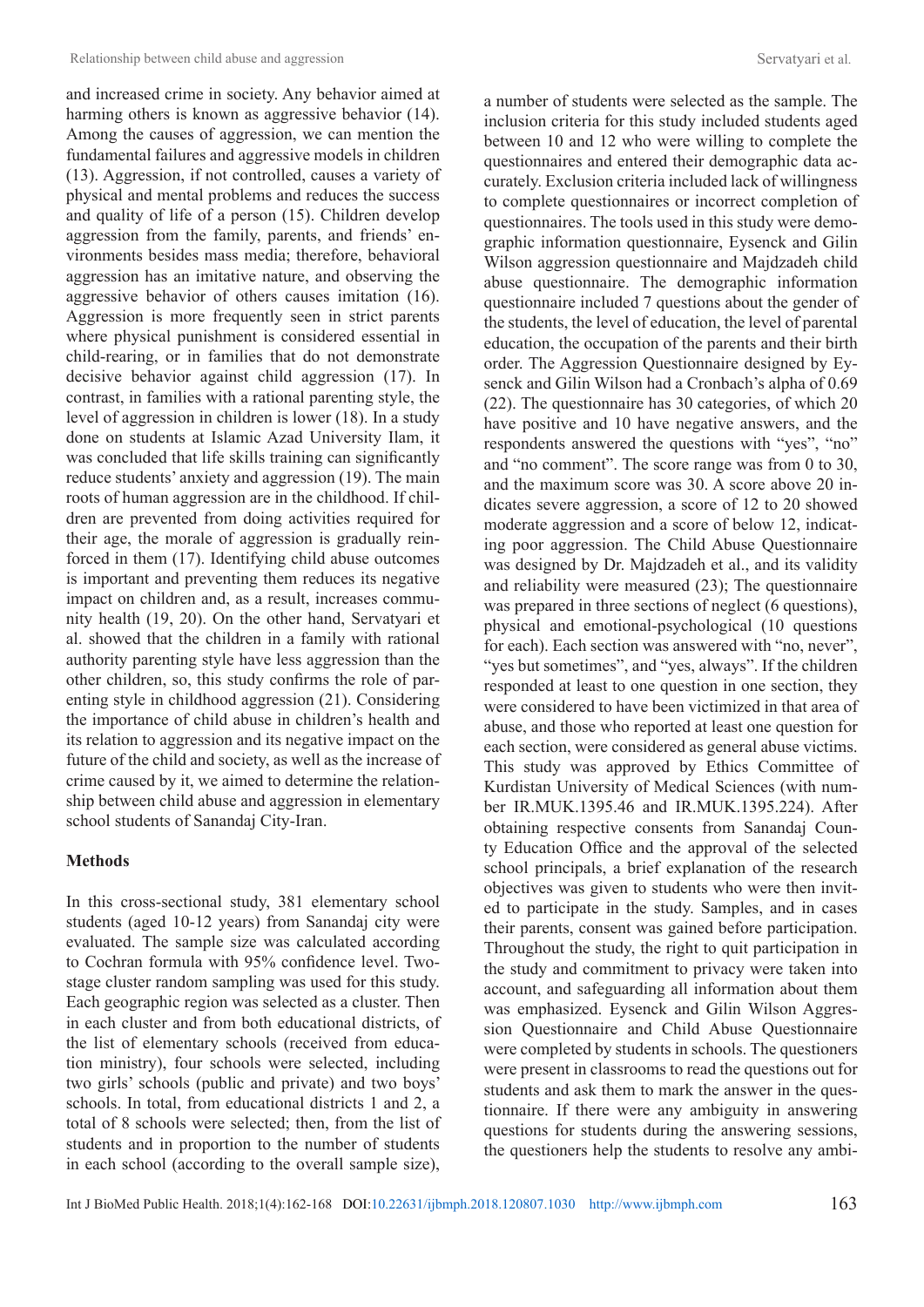guity. The data was analyzed using SPSS-18 software. Frequency, mean (standard deviation) of qualitative and quantitative variables were estimated. Chi-square test was used to examine the relationship between qualitative variables and to examine the relationship of the quantitative variables between two groups and more. ANOVA and Tukey's test were used to determine the exact relationship between the variables. The significance level in this study was considered to be P<0.05.

### **Results**

This study was conducted on 381 elementary school's students of Sanandaj City, of which, 171 (44.9%) were male and 210 (55.1%) were female. The mean  $(\pm \text{ stan}$ dard deviation) age of the students was  $11.23 \ (\pm 0.92)$ years. The highest number of students, 162 (42.5%), were in the fourth grade. The highest number, 204 (53.5%), stated that their fathers were self-employed, and 286 75.1%) stated that their mothers were housewives. 22 students (52.5%) stated that their fathers had completed a diploma, and 242 (63.5%) stated that their fathers had a diploma. 82 students (21.6%) stated to be an only child (Table 1). Mean and standard deviation for scores of aggression, emotional, mental, physical, neglect child abuse among students in this study were 22.6±7.9, 4.4±3.8, 3.0±3.5 and 5.4±1.4 respectively. According to the findings, there was a significant relationship between aggression with different types of child abuse (mental and emotional, physical, and neglect) ( $P < 0.05$ ). The results showed that there is a significant difference between aggression with gender  $(P = 0.01)$  and aggression with students' educational base (P=0.036). Based on the results of Tukey's test, aggression in girls was significantly related to neglect (P=0.111). However, aggression with other demographic variables did not show a significant difference (P>0.05). There was a significant relationship between child abuse and students' educational base ( $P = 0.04$ ). There was also an emotional and psychological child-

**Table 1.** Comparison of aggression based on demographic variables in primary school students in Sanandaj City

| Aggression         |                              |                            |                |         |  |
|--------------------|------------------------------|----------------------------|----------------|---------|--|
| <b>Variables</b>   | Grouping                     | <b>Frequency (Percent)</b> | Mean± SD       | P-value |  |
| Gender             | Girl                         | 210(55.1)                  | $24.6 \pm 7.8$ | 0.001   |  |
|                    | <b>Boy</b>                   | 171 (44.9)                 | $21.0 \pm 7.7$ |         |  |
|                    | $\overline{4}$               | 162(42.5)                  | $21.5 \pm 7.9$ |         |  |
|                    | 5                            | 147 (38.6)                 | $22.8 \pm 8.3$ | 0.036   |  |
| Grade              | 6                            | 72 (18.9)                  | $24.5 \pm 6.9$ |         |  |
|                    | Employee                     | 120(31.5)                  | $22.1 \pm 8.9$ |         |  |
|                    | Free                         | 204(53.5)                  | $28.0 \pm 8.5$ |         |  |
| Father's job       | Unemployed                   | 13(3.4)                    | $22.0 \pm 6.4$ | 0.084   |  |
|                    | Other                        | 44(11.6)                   | $24.6 \pm 7.8$ |         |  |
|                    | Employee                     | 68 (17.8)                  | $23.4 \pm 8.9$ |         |  |
|                    | Housewife                    | 286(75.1)                  | $26.6 \pm 7.7$ | 0.356   |  |
| Mother's job       | Unemployed                   | 15(3.9)                    | $22.6 \pm 9.5$ |         |  |
|                    | Other                        | 12(3.1)                    | $18.9 \pm 5.8$ |         |  |
|                    | Illiterate                   | 21(5.5)                    | $25.6 \pm 7.2$ |         |  |
| Father's education | Diploma                      | 200(52.5)                  | $22.5 \pm 8.2$ | 0.311   |  |
|                    | Associate degree or Bachelor | 124(32.5)                  | $22.6 \pm 7.8$ |         |  |
|                    | Master of science or more    | 36(9.5)                    | $21.5 \pm 7.1$ |         |  |
|                    | Illiterate                   | 28(7.4)                    | $24.3 \pm 5.8$ |         |  |
| Mother's education | Diploma                      | 242(63.5)                  | $22.3 \pm 7.9$ |         |  |
|                    | Bachelor                     | 103(27)                    | $22.7 \pm 8.3$ | 0.276   |  |
|                    | Master of science or more    | 8(2.1)                     | $26.9 \pm 8.7$ |         |  |
|                    | 1                            | 82(21.6)                   | $22.2 \pm 8.2$ |         |  |
| Number of children | $1 - 3$                      | 274(71.9)                  | $22.5 \pm 7.9$ | 0.357   |  |
|                    | 4 or more                    | 25(6.5)                    | $24.8 \pm 7.5$ |         |  |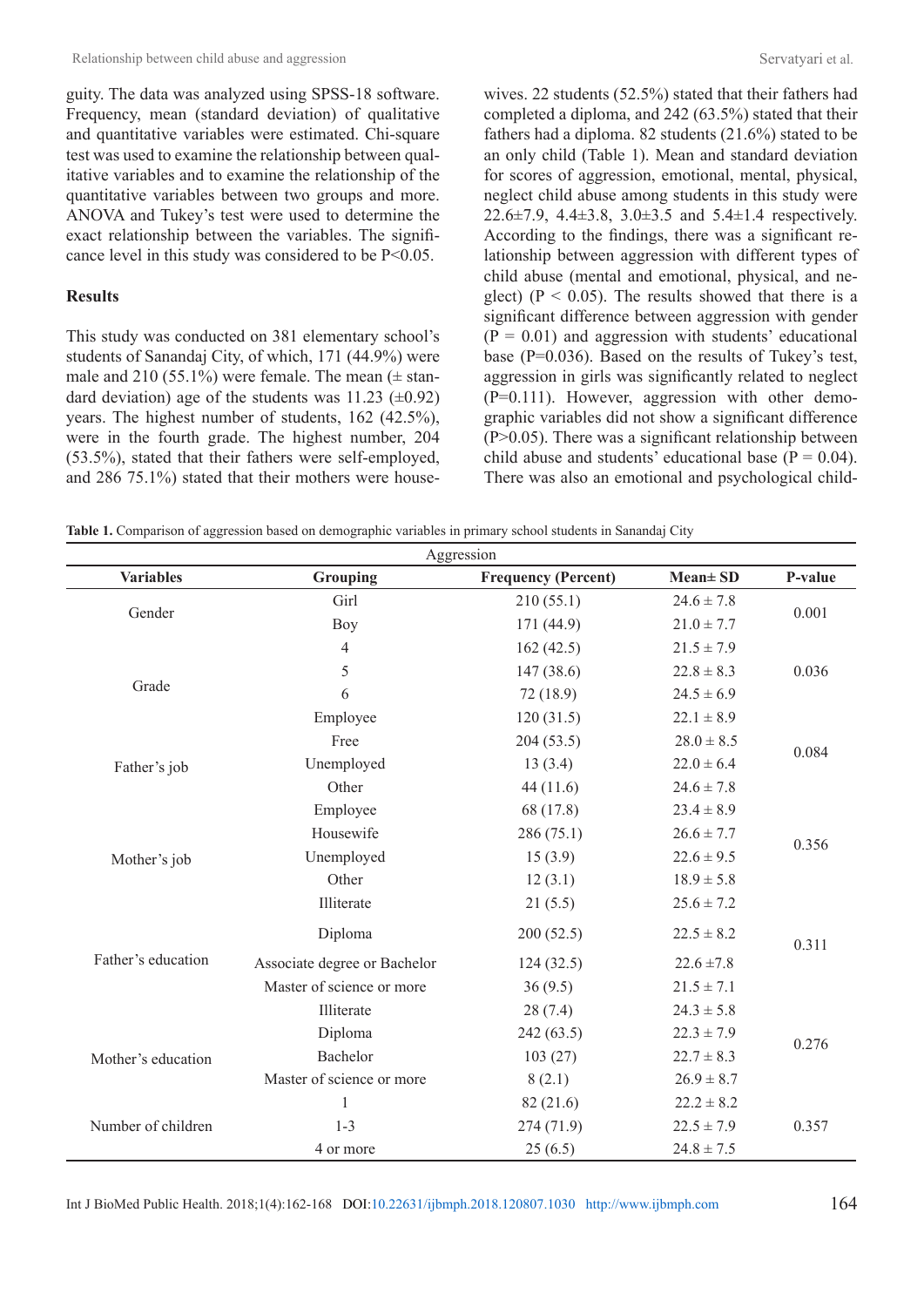birth among students who have illiterate fathers more than those with a higher education level than their fathers (P=0.049). Moreover, emotional and psychological child abuse in students who had illiterate fathers is higher than those with higher education. Based on Tukey's test results, the most significant difference of child abuse was found in sixth grade. Finally, there was no significant difference between child abuse and other demographic variables (P>0.05).

### **Discussion**

The results of this study showed that aggression had a significant relationship with a variety of child abuse

|                    |                                 | Child abuse                    |           |                |
|--------------------|---------------------------------|--------------------------------|-----------|----------------|
| <b>Variables</b>   | Grouping                        | Psychological and<br>emotional | Physical  | <b>Neglect</b> |
|                    |                                 | Mean (SD)                      | Mean (SD) | Mean (SD)      |
|                    | <b>Boy</b>                      | 5.2(3.7)                       | 3.7(3.5)  | 5.3(1.5)       |
| Gender             | Girl                            | 2.7(3.8)                       | 2.4(3.4)  | 5.5(1.4)       |
|                    | P-value                         | 0.805                          | 0.173     | 0.011          |
|                    | $\overline{4}$                  | 4.4(3.7)                       | 3.0(3.2)  | 5.5(1.6)       |
| Graduation         | 5                               | 4.1(4.0)                       | 2.9(3.9)  | 1.3(5.2)       |
|                    | 6                               | 4.8(3.7)                       | 3.0(3.7)  | 5.7(1.3)       |
|                    | P-value                         | 0.473                          | 0.962     | 0.040          |
|                    | Employee                        | 4.6(3.9)                       | 3.0(3.5)  | 5.4(1.6)       |
|                    | Free                            | 4.4(3.8)                       | 3.2(3.7)  | 5.4(1.6)       |
| Father's job       | Unemployed                      | 5.6(3.3)                       | 3.6(2.7)  | 5.4(0.96)      |
|                    | Other                           | 3.1(3.6)                       | 2.0(3.3)  | 5.5(1.4)       |
|                    | P-value                         | 0.980                          | 0.273     | 0.989          |
|                    | Employee                        | 4.3(3.6)                       | 2.6(2.7)  | 5.4(1.1)       |
|                    | Housewife                       | 4.5(3.9)                       | 3.2(3.8)  | 5.4(1.1)       |
|                    | Free                            | 3.8(3.8)                       | 2.2(2.9)  | 5.7(1.4)       |
| Mother's job       | Other                           | 2.4(2.8)                       | 1.5(2.4)  | 5.0(0.51)      |
|                    | P-value                         | 0.279                          | 0.241     | 0.728          |
|                    | Illiterate                      | 5.7(3.6)                       | 4.2(3.7)  | 5.3(0.91)      |
|                    | Diploma                         | 4.5(3.8)                       | 3.0(3.6)  | 5.5(1.4)       |
| Father's education | Associate degree or<br>Bachelor | 4.3(3.7)                       | 3.0(3.6)  | 5.5(1.4)       |
|                    | Master of science or more       | 3.0(3.8)                       | 2.4(2.9)  | 5.6(1.2)       |
|                    | P-value                         | 0.049                          | 0.303     | 0.705          |
|                    | Illiterate                      | 4.6(3.9)                       | 2.7(2.8)  | 5.3(1.5)       |
| Mother's education | Diploma                         | 4.4(3.8)                       | 3.2(3.7)  | 5.4(1.5)       |
|                    | Associate degree or<br>Bachelor | 4.1(3.8)                       | 2.6(3.4)  | 5.6(1.2)       |
|                    | Master of science or more       | 4.7(4.6)                       | 2.7(2.8)  | 6.0(1.5)       |
|                    | P-value                         | 0.895                          | 0.567     | 0.434          |

**Table 2.** Comparison of different types of child abuse based on demographic variables in primary school students in Sanandaj City

Int J BioMed Public Health. 2018;1(4):162- 168 DOI[:10.22631/ijbmph.2018.120807.1030](http://dx.doi.org/10.22631/ijbmph.2018.120807.1030) <http://www.ijbmph.com>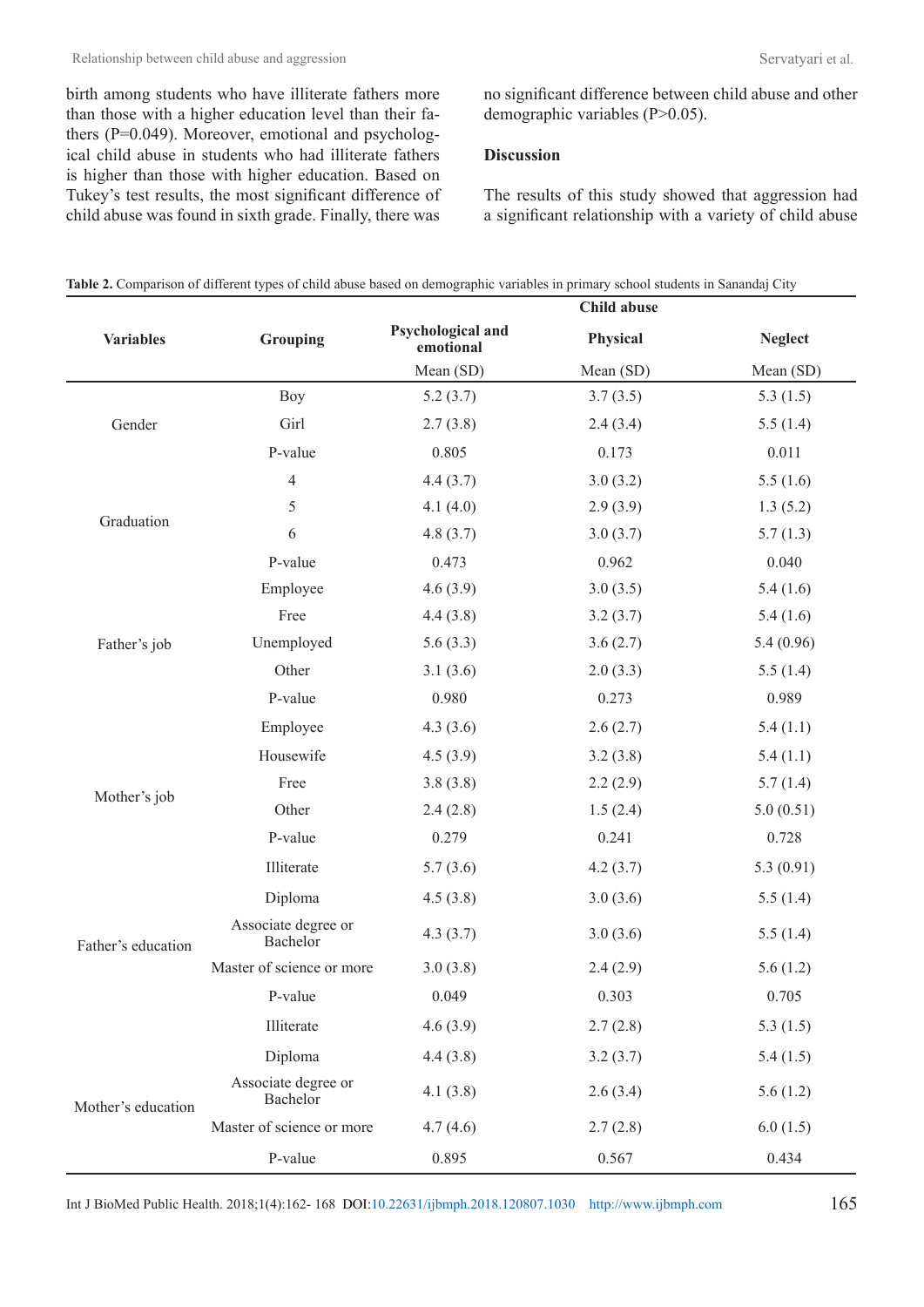| Table 3. Relationship between parenting styles and child abuse in primary school students in Sanandaj City |  |  |  |  |
|------------------------------------------------------------------------------------------------------------|--|--|--|--|
|------------------------------------------------------------------------------------------------------------|--|--|--|--|

|            | <b>Types of child abuse</b> | Mean (SD) | P-value |
|------------|-----------------------------|-----------|---------|
|            | Psychological and emotional | 4.4(3.8)  | < 0.001 |
| Aggression | Physical                    | 3.0(3.5)  | < 0.001 |
|            | Neglect                     | 5.4(1.4)  | 0.03    |
|            |                             |           |         |

types such as mental, emotional, physical, and neglect, i.e. in children with any type of child abuse, aggression occurs more often, which are in line with the result of Kerr et al. (24) and Ghasemi et al. studies (25). In the present study, no relationship between aggression and the level of father's education, mother's education, father's occupation and mother's occupation was found. These results were consistent with the results of Ralt et al. (26), Tahmasbiyan et al. (27) and Torshay et al. (28). However, in the study of Sharifirad et al., the relationship between father's occupation and child aggression was proven (29), and in the study of Malik Shahi et al. (30), a significant relationship was found between child abuse among middle school students in Khorramabad and father's occupation and parents' education. It should be noted that the statistical population of the study was elementary school students, while in the Sharifi study, the statistical population were high school students and in the study of Menashtkhahi the statistical population was middle school students. In addition to the above, the questionnaire, location and date of the studies were different, which could be the reason of different results. One of the results of this study was that aggression in girls was more than that of boys, which was consistent with the results of the study by Nichols et al. (31). They concluded that female students in grades 6 and 7 showed the highest rates of aggression compared to boys, which may be due to the delicacy associated with the 10-12-year age for girls, when they enter puberty, and are flooded with feelings of ownership and power. The study concluded that there is a relationship between neglect child abuse and the female gender, such that child neglect was more likely to be observed in female students, which may be due to the high sensitivity of girls and the emotional need of girls in community, which is consistent with the results of the study conducted by the center of Control and Prevention of Diseases, announced in 2013 (3). According to the main findings of the present study, aggression was significantly associated with child abuse, such that in a study by Ford et al. (32), aggression was 50% higher in boys victimized of physical child abuse compared to boys who had not been exposed to such abuse. In another study, boys shown to be more likely to suffer from oppositional defiant disorder (ODD) than girls (33). In the present study, there was a significant relationship between child abuse and father's education, such that child abuse was lower in in children of parents with higher education levels, which was consistent with the results of Zohrabi Moghadam et al. (34) and also Miri et al. studies (5). The reason for such finding, could be that parents with a higher level of education, better understand their children and their needs, and thus, incidence of various types of child abuse were lower in their children. In the present study, there was a significant relationship between abuse and the grade of elementary school students, such that at the sixth grade of elementary school, children were more likely to experience abuse, the reason for which, is perhaps entering or nearing the puberty age, which causes their disobedience to their parents, agitation and aggression in the community, which consequently forces parents to commit abuse in order to control their children.

#### **Conclusion**

According to the results of this study, there is a significant relationship between child neglect abuse and aggression in elementary students of Sanandaj city, such that, children who had been victims of abuse, expressed a higher degree of aggression compared to their peers. Considering the increasing prevalence of child abuse in the world and its direct relationship with aggression in children, proper planning to reduce this social problem, it seems necessary to conduct educational classes for parents and teach them the proper way of communication with children. Of the main limits of this study are the age, experience and understanding of students in answering questions about violence and child abuse, as well as students' fear of being scared or blamed by parents, or feeling of embarrassment by correct answers to the questions. It seems that conducting this study in other age groups can provide useful and comparable results.

### **Ethical Disclosure**

This study was approved by Ethics Committee of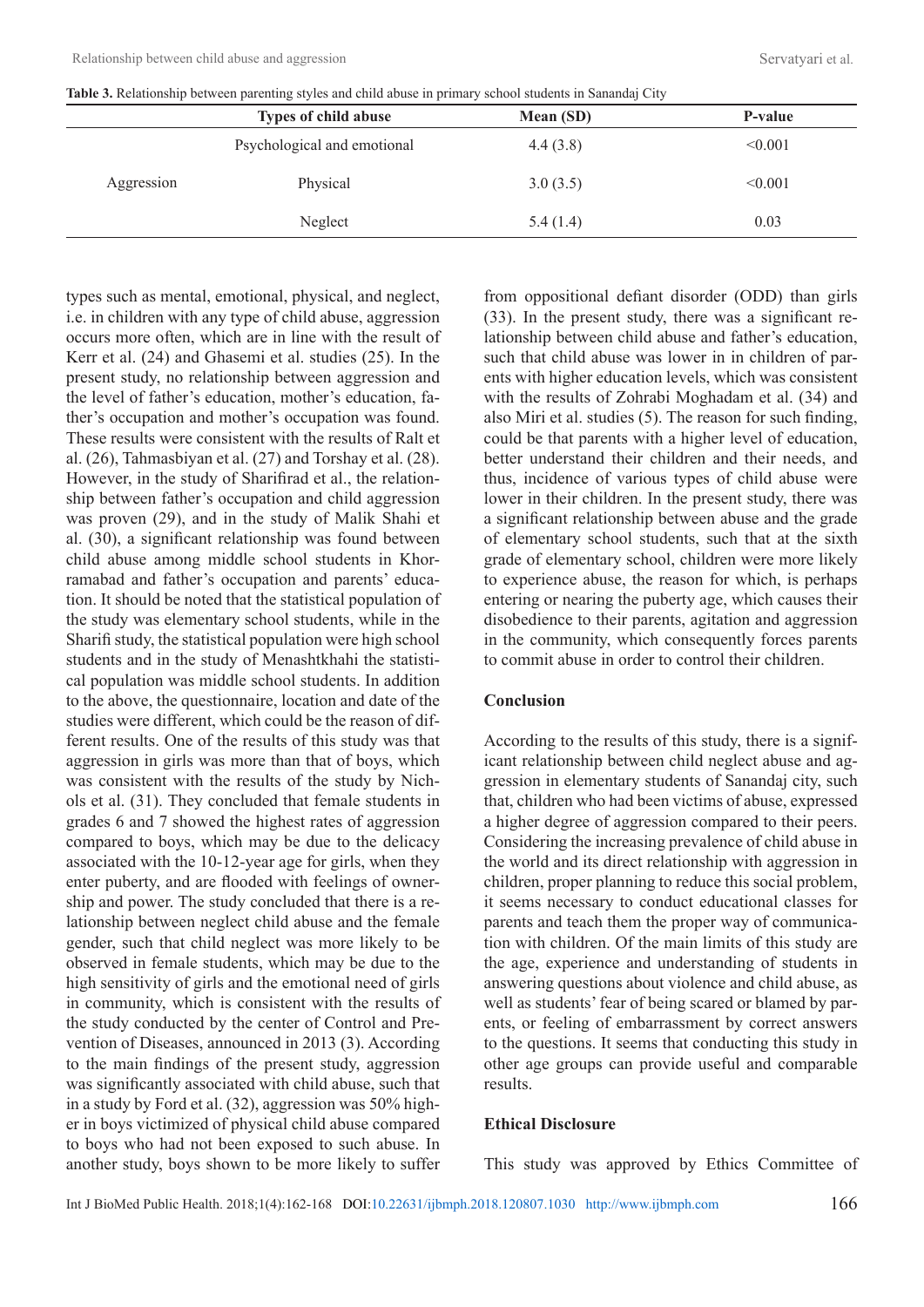Kurdistan University of Medical Sciences (with number IR.MUK.1395.46 and IR.MUK.1395.224).

### **Acknowledgements**

The results of this study are from the data of two student research projects approved by the Student Research Committee of Kurdistan University of Medical Sciences. Therefore, the authors of the article would like to thank the Deputy of Research of Kurdistan University of Medical Sciences for financial support of the two projects.

# **Author Contributions**

All the authors have accepted responsibility for the entire content of this submitted manuscript and approved submission.

# **Conflict of interest**

The authors declare any conflict of interest.

# **Funding/Support**

This study was supported financially by the Deputy of Research of Kurdistan University of Medical Sciences. (with number IR.MUK.1395.46 and IR.MUK.1395.224)

# **References**

1- Krug EG, Mercy JA, Dahlberg LL, Zwi AB. The world report on violence and health. Lancet. 2002;360(9339):1083- 8. [doi:10.1016/S0140-6736\(02\)11133-0](http://dx.doi.org/10.1016/S0140-6736(02)11133-0)

2- Scher CD, Forde DR, McQuaid JR, Stein MB. Prevalence and demographic correlates of childhood maltreatment in an adult community sample. Child Abuse Negl. 2004;28(2):167- 80. [PMID: 15003400](https://www.ncbi.nlm.nih.gov/pubmed/15003400
) [doi:10.1016/j.chiabu.2003.09.012](http://dx.doi.org/10.1016/j.chiabu.2003.09.012)

3- Centers for Disease Control and Prevention. Child maltreatment facts at a glance 2013. Retrieved from CDC Injury Prevention and Control- from the original on 29 August 2017.

www. cdc.gov/violenceprevention/childmaltreatment/ datasources. html. 2013.

4- Fenfang L, Godinet MT, Arnsberger P. Protective factors among families with children at risk of maltreatment. Child Youth Serv Rev. 2011;33(1):139-48. [doi:10.1016/j.](http://dx.doi.org/10.1016/j.childyouth.2010.08.026 ) [childyouth.2010.08.026](http://dx.doi.org/10.1016/j.childyouth.2010.08.026 )

5- Miri S, Froogh Ameri G, Mohammad Alizadeh S, Froodnia F. Prevalence of child abuse in high school students of Bam city (Kerman/Iran) in 2003. J Kerman Univ Med Sci. 2006; 12(1):43-50.

6- Symes L. Abuse across the lifespan: prevalence, risk, and protective factors. Nurs Clin North Am. 2011; 46(4):391- 411.

7- Dubowitz H, Kim J, Black MM, Weisbart C, Semiatin J, Magder LS. Identifying children at high risk for a child maltreatment report. Child Abuse Negl. 2011; 35(2):96-104. [doi:10.1016/j.chiabu.2010.09.003](http://dx.doi.org/10.1016/j.chiabu.2010.09.003)

8- Lee SJ, Guterman NB, Lee Y. Risk factors for paternal physical child abuse. Child Abuse Negl. 2008; 32(9):846-58. [doi:10.1016/j.chiabu.2007.11.006](http://dx.doi.org/10.1016/j.chiabu.2007.11.006)

9- Ferrari AM. The impact of culture upon child rearing practices and definitions of maltreatment. Child Abuse Negl. 2002:26(8):793-813. [doi:10.1016/S0145-2134\(02\)00345-9](http://dx.doi.org/10.1016/S0145-2134(02)00345-9) 10- Shafipour S Z, Sheikhi A, Mirzaei M, KazemnezhadLeili

E. Parenting styles and its relation with children behavioral problems. J Holist Nurs Midwifery. 2015; 25 (2) :49-56.

11- Fergusson DM, Boden JM, Horwood LJ. Exposure to childhood sexual and physical abuse and adjustment in early adulthood. Child Abuse Negl. 2008;32(6):607-19. [PMID:](https://www.ncbi.nlm.nih.gov/CBBresearch/Lu/Demo/PubTator/curator_mention.cgi?user=bc5cdr&pmid=18565580&searchtype=PubMed_Search&query=9793723[relatedto]&page=4&Chemical_display=1&Disease_display=1&tax=)  [18565580.](https://www.ncbi.nlm.nih.gov/CBBresearch/Lu/Demo/PubTator/curator_mention.cgi?user=bc5cdr&pmid=18565580&searchtype=PubMed_Search&query=9793723[relatedto]&page=4&Chemical_display=1&Disease_display=1&tax=) [doi:10.1016/j.chiabu.2006.12.018](http://dx.doi.org/10.1016/j.chiabu.2006.12.018)

12- Lanier P, Jonson-Reid M, Stahlschmidt M, Drake B, Constantino J. Child maltreatment and pediatric health outcomes: A longitudinal study of low-income children. J Pediatr Psychol. 2010;35(5):511-22. [PMID: 19797405](https://www.ncbi.nlm.nih.gov/m/pubmed/19797405) - [doi:](http://dx.doi.org/10.1093/jpepsy/jsp086)  [10.1093/jpepsy/jsp086](http://dx.doi.org/10.1093/jpepsy/jsp086)

13- Mersky JP, Topitzes J. Comparing early adult outcomes of maltreated and non-maltreated children: A prospective longitudinal investigation. Child Youth Serv Rev. 2010;32(8):1086-96. [doi:10.1016/j.childyouth.2009.10.018](http://dx.doi.org/10.1016/j.childyouth.2009.10.018 ) 14- DelVecchio D, Smith DC. Brand-extension price premiums: the effects of perceived fit and extension product category risk. J Acad Mark Sci. 2005; 33(2):184-96. [doi:10.1177/0092070304269753](http://dx.doi.org/10.1177/0092070304269753)

15- Bueler E, Epstein D, Hicks-Little C, Fuller A, Di Muzio J, McGlade E, et al. Aggression and quality of life in collegiate football players at pre-season and one-year follow up. Med Sci Sports Exerc. 2016; 48(5):843. [doi:10.1249/01.](http://dx.doi.org/10.1249/01.mss.0000487525.37568.96.) [mss.0000487525.37568.96.](http://dx.doi.org/10.1249/01.mss.0000487525.37568.96.)

16- Baldwin JS, Dadds MR. Reliability and validity of parent and child versions of the multidimensional anxiety scale for children in community samples. J Am Acad Child Adolesc Psychiatry. 2007; 46(2):252-60. [doi:10.1097/01.](http://dx.doi.org/10.1097/01.chi.0000246065.93200.a1) [chi.0000246065.93200.a1](http://dx.doi.org/10.1097/01.chi.0000246065.93200.a1)

17- Wilder EI, Watt TT. Risky parental behavior and adolescent sexual activity at first coitus. Milbank Q. 2002; 80(3):481-524[. doi: 10.1111/1468-0009.00020](http://dx.doi.org/10.1111/1468-0009.00020)

18- Bahrami-Ehsan H, Bagherpoor-kamachali S, Fathi-Ashtiani A, Ahmadi AA. Parenting patterns associated with mental health and academic success of children. J Psychol Educ Sci. 2009; 37(4):100-87.

19- Hosseinkhani Z, Nedjat S, Majdzadeh R, Mahram M, Aflatooni A. Design of the child abuse Questionnaire in Iran. J School Public Health Institute Public Health Res. 2014; 11 (3):29-38.

20- Arabgol F, Derakhshanpour F, Panaghi L, Sarjami S, Hajebi A. Effect of therapeutic interventions on behavioral problems of abused children. J School Public Health Institute Public Health Res. 2014; 19 (3):202-210.

21- Servatyari K, Yousefi F, Kashefi H, Bahmani MP, Parvareh M, Servatyari S. The relationship between parenting styles with the aggression of their children in sanandaj primary